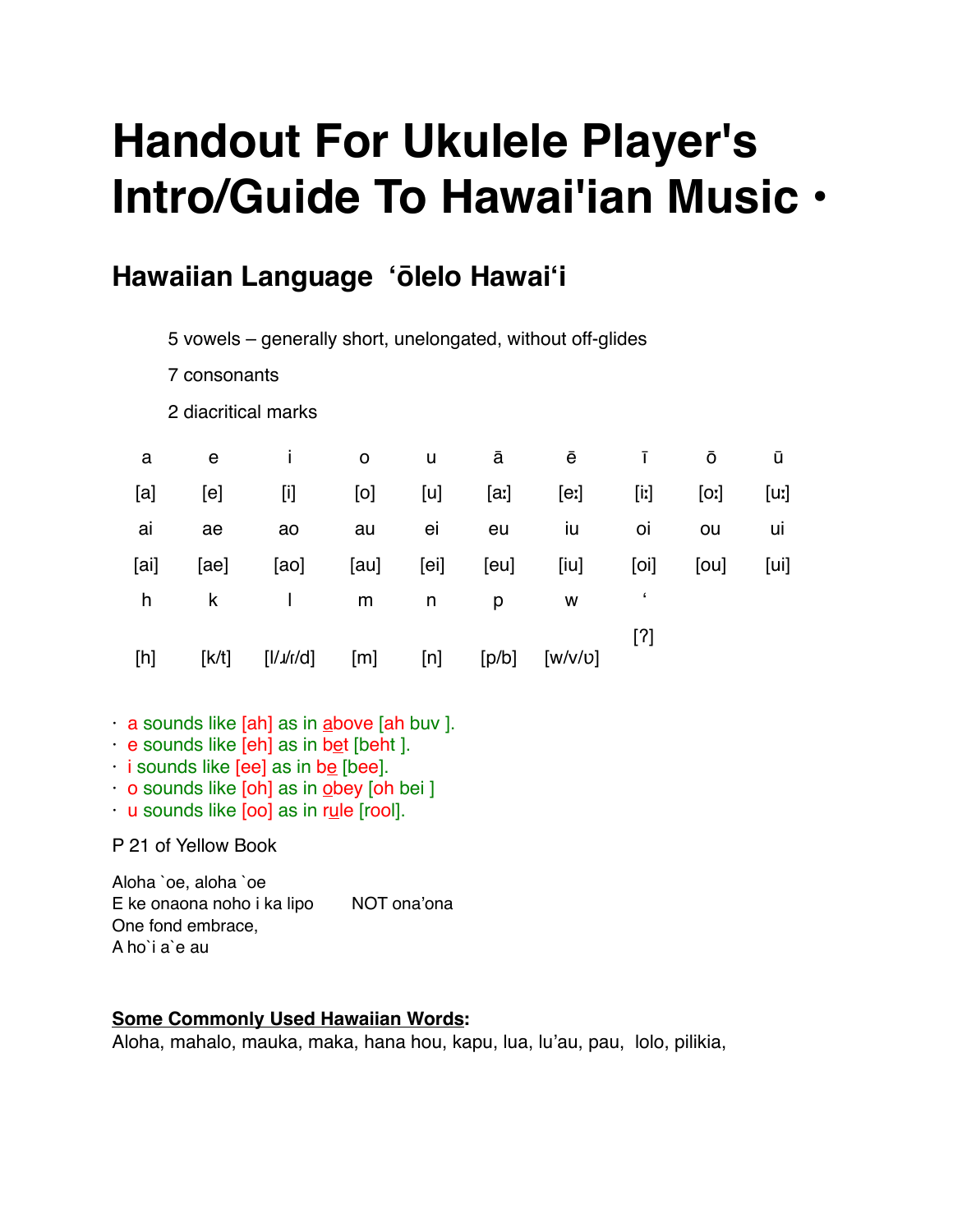**Pidgin English** – great Wikipedia discussion

Ass wai had bumbai pau da kine stuffs

E Bra, No meik la det

#### **Slang Used in Hawai'i**

Ainokea, Brok da mout, ono, choke, da kine, grindz, , hapa, shoots, chicken skin, buss up, howzit, k den, stink eye, talk story, uncle, auntie, no act, crack up, shishi, mean, small kine,

#### **Music of Hawai'i**

The Honolulu Symphony Orchestra is the oldest orchestra West of the Rockies, formed in 1900.*. Randy Wong, Executive Director*

**Traditional** 

Hawaiian music as we know it began in the late 18th century, with the arrival of sailors and missionaries. Beginning in 1778, , Hawaii was introduced to many styles of European music, including the hymns (*himeni*) by missionaries, and Mexican cowboys (*paniolos*), introducing [string instruments](https://en.wikipedia.org/wiki/String_instrument) such as the [guitar](https://en.wikipedia.org/wiki/Guitar) and possibly also the technique of **falsetto** singing. In addition, immigrants from all over the world had brought their own music and instruments to the islands.

Of course, Portuguese immigrants brought the [braguinha](https://en.wikipedia.org/wiki/Cavaquinho) or machete. More than 25,000 Madeirans came to Hawaii in the late 1800s. Among them were three woodworkers from Funchal: 40-year-old **[Manuel Nunes](http://www.ukulele.org/?Inductees:1997-1998:Manuel_Nunes)**, 37-year-old **[Augusto Dias](http://www.ukulele.org/?Inductees:2002-2003:Augusto_Dias)**, and 28-year-old **[Jose do Espirito Santo](http://www.ukulele.org/?Inductees:2002-2003:Jose_do_Espirito_Santo)** aboard the 220-foot-long British clipper ship SS Ravenscrag. After an arduous four-month, 12,000 mile ocean journey, they arrived on Oahu on a Saturday in August of 1879.

Auhea wale oe . . . Haina ia mai ana ka puana

Hapa Haole Songs

#### **Hawaiian Vamps**

2 chord: V7 I

3 chord:

 $II7 (2x); \quad VI (2x); \quad I (4x)$